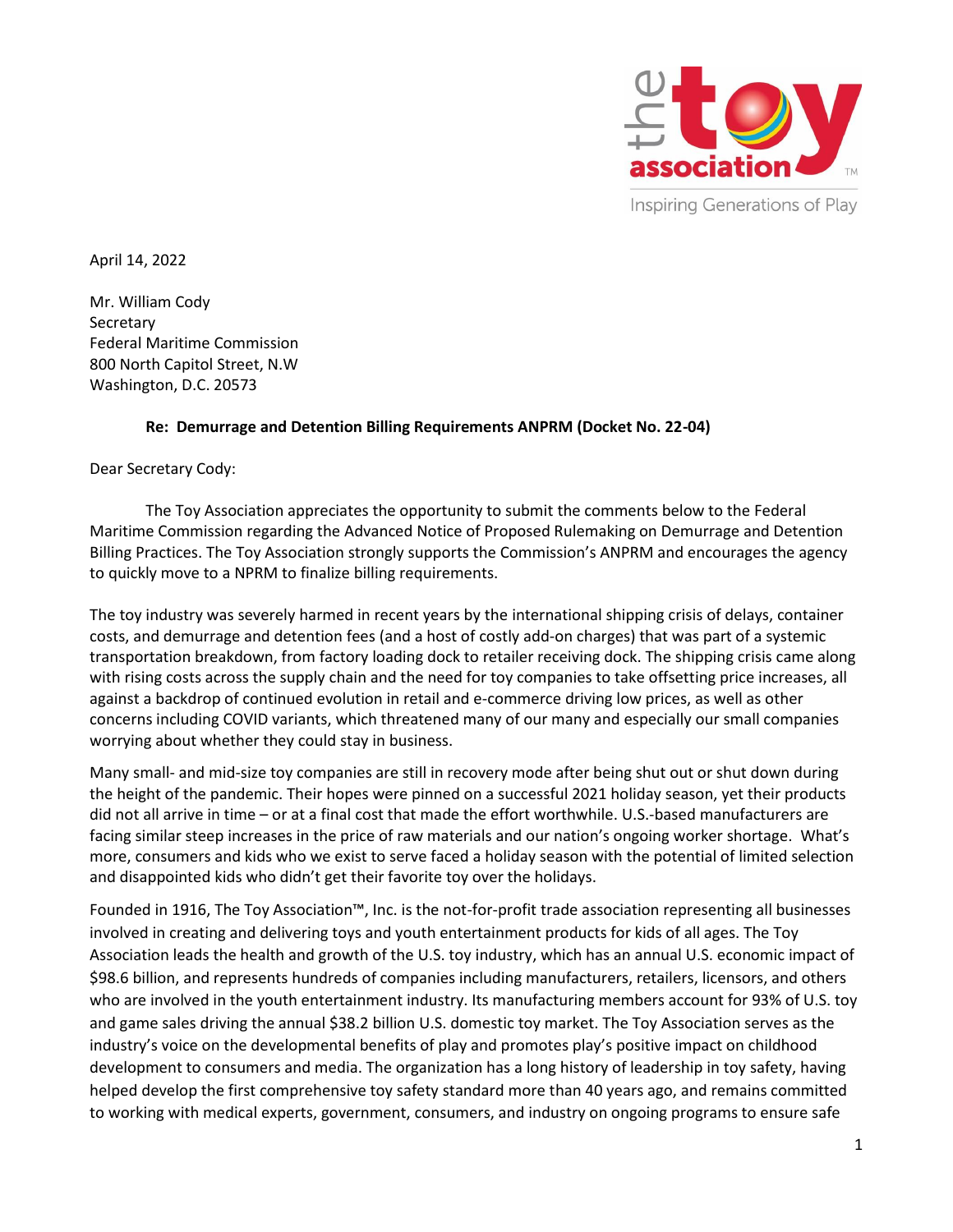and fun play. As a global leader, The Toy Association produces the world-renowned Toy Fair New York; advocates on behalf of members around the world; sustains the Canadian Toy Association; acts as secretariat for the International Council of Toy Industries and International Toy Industry CEO Roundtable; and chairs the committee that reviews and revises America's widely emulated ASTM F963 toy safety standard.

A. Scope.

1. Should the Commission include both VOCCs and NVOCCs in a proposed regulation on demurrage and detention billing?

Yes, both VOCC's and NVOCC's should be regulated as far as demurrage and detention billing. The charge per day needs to be lowered and the free time extended.

2. Should the Commission include MTOs in a proposed demurrage billing regulation?

MTO's are a critical part of the process and should also be regulated as they are the carrier of the good throughout the transportation process. There would be no reason for demurrage accrual if they are responsible for the entire carriage.

3. Should a proposed demurrage billing regulation distinguish between the demurrage MTOs charge to shippers and the demurrage MTOs charge to VOCCs? That is, should the Commission regulate the format in which MTOs bill VOCCs? Yes and yes, as we feel it will help with management and transparency.

4. What percentage of demurrage and detention bills contain inaccurate information, and which information is most often disputed?

Most disputed information is the number of days that are claimed for demurrage/detention charges. 20-25% of days billed can be misreported. Other disputed charges resulted from appointment charges. We hope we can dispute charges that result from equipment shortages or port congestion.

5. How much does the type of information included on or with demurrage and detention billings vary among common carriers, among marine terminal operators, and between VOCCs and NVOCCs?

Information varies greatly from VOCC, NVOCC, MTO. It is very inconsistent and unclear.

B. Minimum billing information.

6. What type of information should be required on billings. Should the Commission require certain essential information included on invoices such as: **ALL of the below pieces of information should be included/required on billing relevant to import and/or export shipments.**

- a. Bill of lading number
- b. Container number
- c. Billing date
- d. Payment due date
- e. Start/end of free time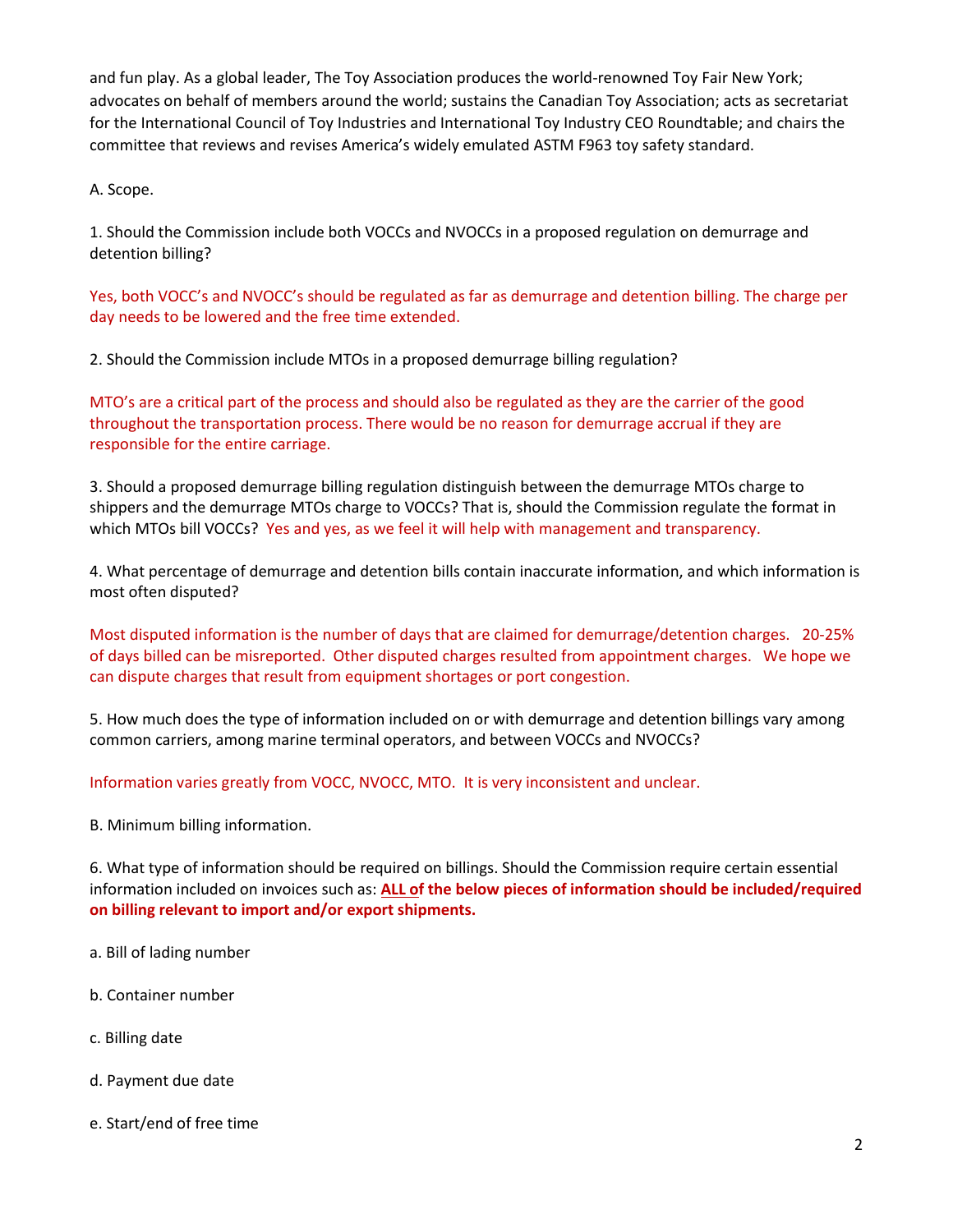- f. Start/end of demurrage/detention/per diem clock
- g. Demurrage/detention/per diem rate schedule
- h. Location of the notice of the charge (i.e.*,* tariff, service contract number and section or MTO schedule)
- i. For import shipments:
- i. Vessel arrival date
- ii. Container availability date
- j. For export shipments:
- i. Earliest return date, including identifying any modifications to the earliest return date
- k. Any intervening clock-stopping events, for example:
- i. Unavailability of container / Unavailability of chassis
- ii. Unavailability of pickup or return locations
- iii. Unavailability of appointments (where applicable)
- iv. Restrictions on chassis accepted
- v. Force majeure-related events

l. Please note if any portion of the charge is a pass-through of charges levied by the MTO or Port.

C. Billing practices.

7. What information or timeframes should be required for VOCC and NVOCC demurrage and detention bills? Should the Commission require different types of information or timeframes?

The billing for detention/per diems should done no more than 30 days after the empty container is returned to the port. It should not take 6 months for a VOCC to issue a detention/per diem bill or any charges for that matter. Requirements should be consistent between VOCC and NVOCC. Lastly, we seek more timely invoicing to avoid the undue burden of review and research on older container transactions.

8. Do common carriers invoice multiple parties for demurrage and/or detention charges? If multiple parties are invoiced for charges, should the billing party be required to identify all such parties receiving an invoice for the charges at issue?

Yes, absolutely they must. It is best practice for an accounting department to post an invoice billed directly to the payor for audits, payment tracking etc.

9. Should the billing party be required to identify the basis of why the invoiced party is the proper party in interest and therefore liable for the charges? (i.e.*,* as shipper, consignee, beneficial cargo owner, motor carrier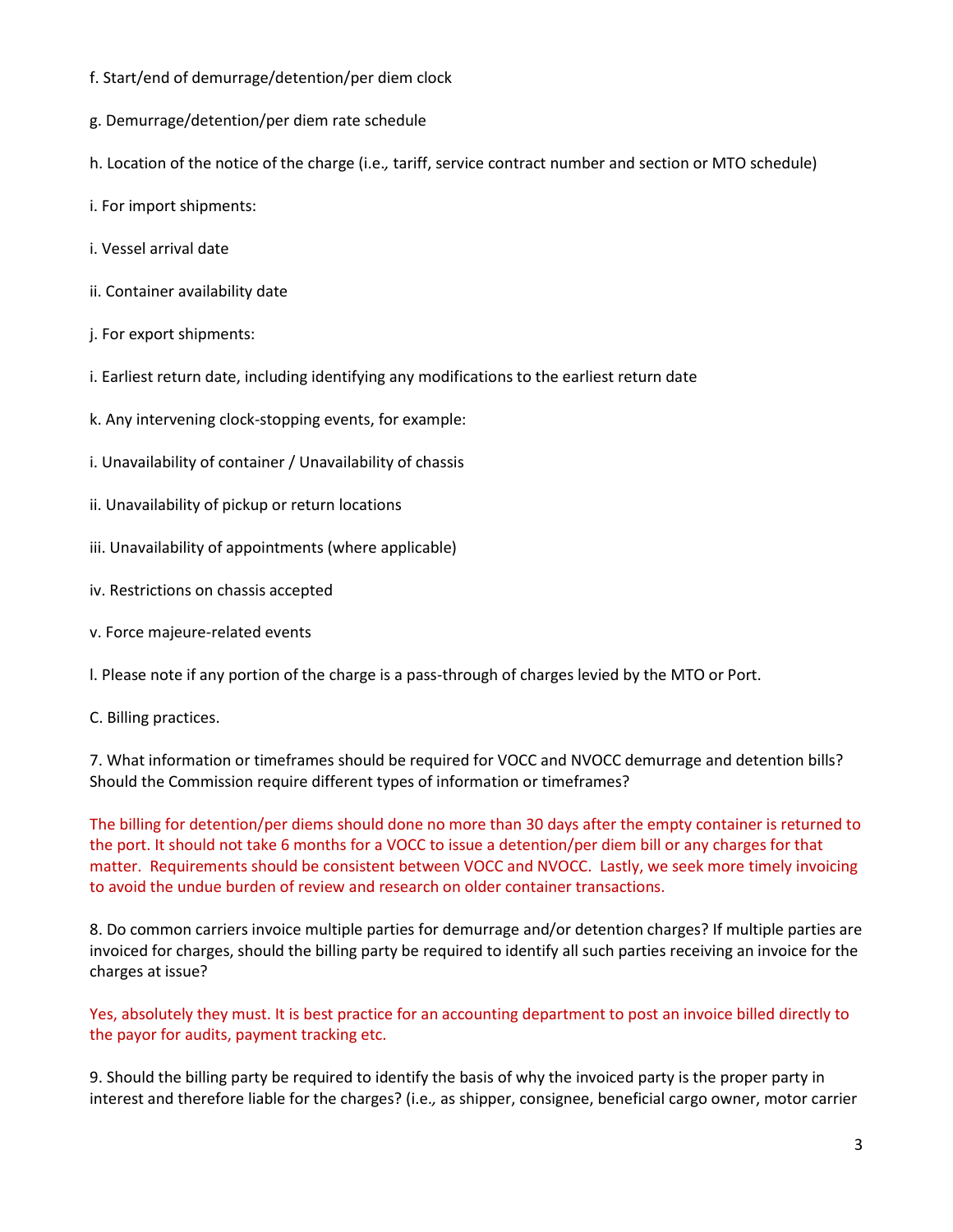or an agent, or as a party acting on behalf of another party pursuant to the common carrier's merchant clause in its bill of lading.)

#### Yes, it provides more clarity if the billing party can identify it.

10. Should the Commission, for purposes of clarity and visibility of charges, require MTOs to bill demurrage directly to shippers (rather than billing VOCCs who then bill shippers for demurrage)? In that scenario, MTOs would bill shippers directly for demurrage, and carriers would continue to bill detention to shippers.

Yes, and we are already in the practice of such a scenario. We normally pay demurrage to MTOs, and detention to SSLs. Direct billing would help avoid lengthy delays in billing and demurrages charges.

11. How long from the point of accrual of a demurrage or detention charge does it typically take to receive a demurrage or detention invoice or billing?

It all depends on the carrier. Evergreen Lines takes a while (over 3 months) to send out a billing invoice. MSC takes weeks and so does CMA CGM. A member company also received additional demurrage invoices more than a year after their shipment arrived at the U.S. port.

12. Should the Commission require demurrage and detention invoices to be issued within 60 days of date when the detention/demurrage/per diem stops accruing?

#### Billing should be issued 10 days after per diems/detention/demurrage stops accruing.

13. Should the Commission require specific information be included on the invoice regarding how to dispute a charge? If so, what information should be required? For example, should the Commission require invoices to include contact information for disputing charges, identify circumstances for when a charge may be waived, or identify the billing parties' evidentiary requirements sufficient to support a waiver of the charges?

# Yes, to all questions. Shipment specific information should be included on the invoice along with instructions on how to dispute charges and evidentiary requirements.

14. How long from the point of dismissal of a charge does it typically take to receive a refund? Should the Commission require that refunds of demurrage or detention bills be issued within a certain time period and what should that timeframe be?

# We have found it very, very difficult to receive a refund of demurrage and detention bills. Carriers/ports often reject any claim as not having sufficient evidence. Approved claims should be refunded within 30 days.

15. How would a regulation on demurrage and detention billing requirements impact, conflict with, or preempt any other applicable laws, regulations, or arrangements (such as the UIIA)?

# N/A

16. Please provide any other views or data you believe would help inform the Commission's decision whether to pursue a proposed regulation on demurrage and detention billing information and practices.

• Per diems should not be charged on empties unable to be returned to the terminal due to lack of space. It is unethical that such charges are passed down to the consignee.